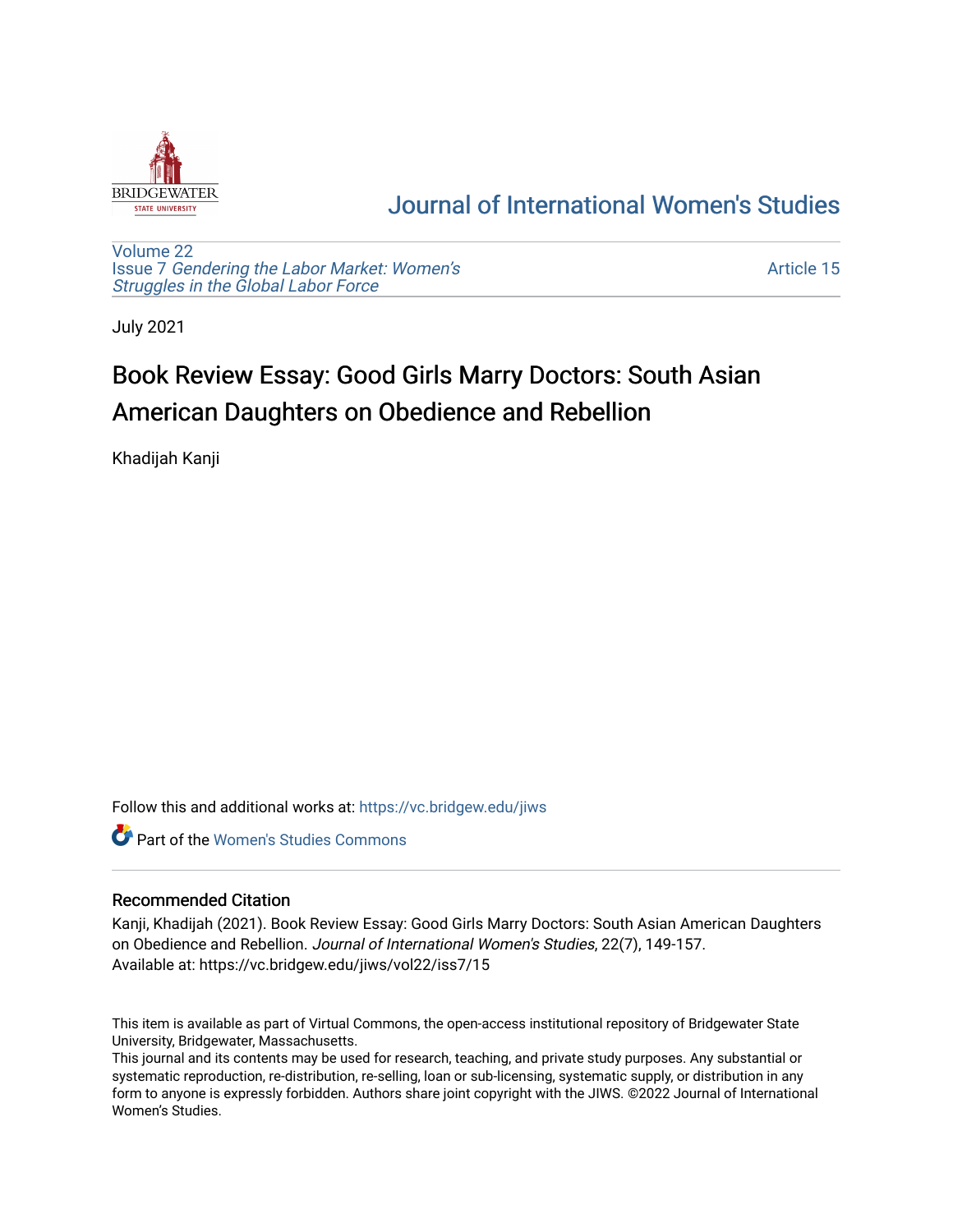#### Kanji: Book Review Essay: Good Girls Marry Doctors

This journal and its contents may be used for research, teaching and private study purposes. Any substantial or systematic reproduction, re-distribution, re-selling, loan or sub-licensing, systematic supply or distribution in any form to anyone is expressly forbidden. ©2021 Journal of International Women's Studies.

# *Book Review Essay: Good Girls Marry Doctors: South Asian American Daughters on Obedience and Rebellion[1](#page-1-0)*

Khadijah Kanji<sup>[2](#page-1-1)</sup>

*Good Girls Marry Doctors: South Asian American Daughters on Obedience and Rebellion* (2016) is an anthology of short non-fictional personal-narrative essays by US/Canada-located diasporic women 'desis' – defined in the book as "*people or objects from the South Asian countries, which include: Afghanistan, Bangladesh, Bhutan, India, Maldives, Nepal, Pakistan, and Sri Lanka*" (Bhattacharya, 2016). It is compiled and edited by Piyali Bhattacharya.

Excluding the Foreword (by Tarfia Faizullah) and Introduction (by Piyali Bhattacharya), there are a total of 26 essays, authored by those with a common 'diasporic desi womanhood' but who are otherwise diverse in terms of profession, age, linguistic/ethnic/geographical background, location, religion, birthplace, sexuality, gender expression, and relationship to the 'homeland'. The jacket cover pitches the collection as a series of "*honest stories – emotional and joyous, sorrowful and humorous*", that "*dig into difficult truths*" (Bhattacharya, 2016). Issues covered include: parental relationships (fraught, loving, rebellious, abandoned, bereaved); physical and emotional abuse; gendered and other expectations (and their violation); activism; romance, partnership and marriage; pregnancy and motherhood; sexuality and desire; homophobia; bodily self-image (particularly the Euro-normative beauty standards that undermine it); religiosity; academics and careers; being 'different' in a White world; immigration; and relationships to the 'back home' and to the diasporic community.

Diasporic desi women raised in North America, like me, are immersed in a society normalizing of, catered to, and exalting of White bodies, histories, values, and norms. As such, we have come into being with an acute sense of racial self-consciousness. Who we are has always been defined in relation to a norm against which we negatively deviate. I am therefore always thrilled to consume content published by and for someone like me – me in terms of skin colour, colonial history, and immigration trajectory. But this diasporic-engendered racial selfconsciousness has also sourced my misgivings about the anthology, having made me sensitive to the reproduction of racism in even the most seemingly benign products - indeed, even in those that are pleasurable to me.

#### **Culture versus race**

The premise of this anthology – the rationale for including this particular array of voices – is that there is some sort of shared reality associated with 'desi woman-ness'. And indeed – as people racialized as Brown, and gendered as women/femme, we are processed similarly within the White European settler-colonial patriarchal and racialized capitalist nationalist spaces of US and

<span id="page-1-0"></span><sup>&</sup>lt;sup>1</sup> Reviewed Book Citation: Bhattacharya, P. (2016). Good Girls Marry Doctors: South Asian American Daughters on Obedience and Rebellion*.* San Francisco, California: Aunt Lute Books.

<span id="page-1-1"></span><sup>2</sup> Khadijah Kanji received her Masters of Social Work from York University in 2017 and is the Social Justice Programming Coordinator for an Islamic educational centre in Toronto.

Email: [khadijah.kanji@gmail.com](mailto:khadijah.kanji@gmail.com)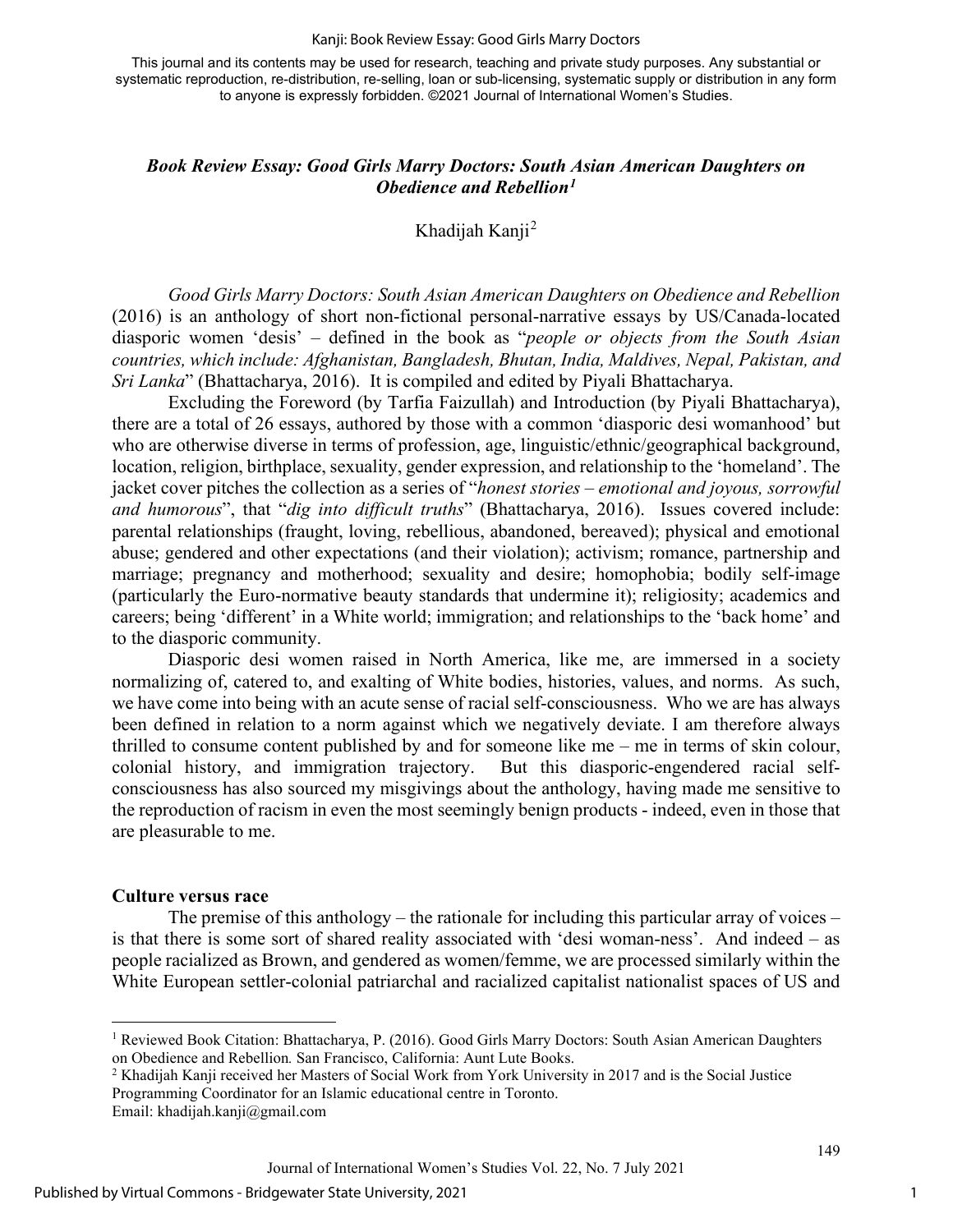Canada. Desi woman-ness is relevant towards our experience because we are similarly subject to interacting forms of anti-Brown racism and patriarchy. This collection, however, does *not* position itself as a drop box of anecdotes which testify to this form of gendered racialization.

The titular narrative (i.e., that good girls marry doctors) references a stereotype associated with idealized desi womanhood that, in turn, reflects upon desi systems of human valuation. Specifically, gendered objects are as worthy as they are 'good' – a goodness secured through submission to heterosexual, reproductive, legally-authorized, and socially-sanctioned monogamy, and amplified through a social status derived from professional and educational attainment. Thus, what unites these diverse authors sufficiently so that a collection of their stories has discursive continuity – so they belong alongside one another in an anthology – is a common antagonist. This collective adversary is not, apparently, racism or patriarchy but, rather, 'culture' – whatever it is about desi-ness which mandates us to be 'good girls who marry doctors.'.

# **The problem with "culture"**

According to cultural theorist Stuart Hall, there exists "*no single, unproblematic definition of 'culture'"* (in Park, 2005, p. 13). The definitional slipperiness of culture, combined with its 'common sense'-ness, points to its status as hegemonic. That we all know intuitively what culture is, yet cannot quite *articulate* this knowledge, reflects the concept's uncontested claim on Truth. "*The essential existence of culture is taken for granted*", as social work academic Yoosun Park (2005, p. 15) explains - even when it cannot be defined.

During my master's research on queer subjectivity in the Toronto South Asian diaspora, I interviewed Arjun, a recent immigrant, who told me how: "*In India, I would say I'm …Mumbaikar…. South Asian is a term I came to know here. Even the term Brown. So like Brown? What's up with that?*" (in Kanji, 2017, p. 56). Arjun reminded me that my Brownness is not an inherent quality but, instead, a function of my socio-political situatedness. I am only Brown in relation to White - in a context where Whiteness is norm, and Brownness marks my body/subjectivity as Other.

'Culture' obscures the contingency of racial identity, by ascribing a coherent and preexisting personality to Brownness, South Asian-ness, and other equivalent racial groupings. In this way, it reifies - renders pre-existing, objective, universal, and historical - a racial category produced through the enforcement of power. Through this exercise, it "*is forgotten that these … [cultural categories] are themselves the constructs of colonial — orientalist and racist discourses*" (Bannerji, 2000, p.9).

As anthropologist Renato Rosaldo puts it: "*the more power one has, the less culture one enjoys, and the more culture one has, the less power one wields*" (in Park, 2005, p. 22). Cultural groupings are generated through racial processes and duplicate the categorical boundaries of race. Yet, culture makes itself palatable by evacuating itself of an *acknowledgement* of power. Indeed, the externally directed accusations inherent in the invocation of race do not make their way into culture, which directs its gaze internally. As such, desi women aren't raced and gendered victims of a White-supremacist and patriarchal world but, rather, *cultural* victims of a *Brown* one, where they suffer the imperative to be 'good girls who marry doctors. For this status-quo-appealing reason, "*'culture'…has largely replaced the categories of race and ethnicity as the preferred trope of minority status*" (Park, 2005, p. 29).

This culture-narrative has been sufficiently furnished and diffused so that *Good Girls Marry Doctors* can - without invoking the word or even being actively conscious of the concept –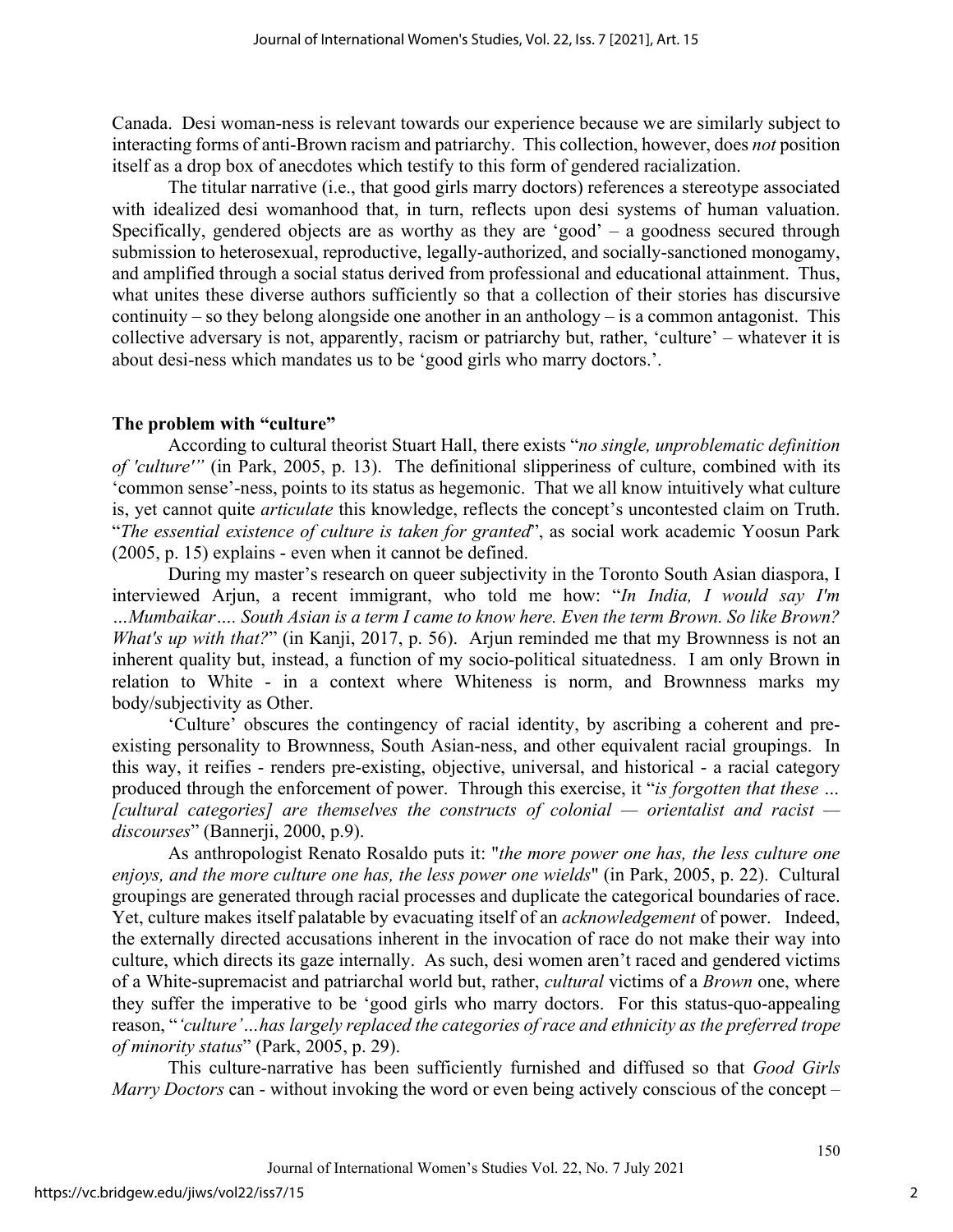contain all the hallmarks of a product rooted in, and reproductive of, the problematic cultureframework. Importantly, this culture-issue is not manifest in any individual contribution. Taken as isolated artefacts, in fact, many are touching, hilarious, delightful and, even, reflect the authors' race-consciousness. Yet, because they are gathered under this anthology, each individual essay is then processed through the dominant discursive force of culture – one that is articulated right from the book's title. The following sections describe how culture works in this anthology to sanitize White supremacy, legitimize racial essentialism, and ultimately, justify racial outcomes.

### **Culture as deficit**

As Yoosun Park (2005, p. 22) writes, "*"culture" … is a …descriptor for a deficit*". Deficient, indeed, as the anthology variously describes our culture as cruel, abusive, manipulative, dominating, uncouth, pesky, hypocritical, naive, rigid, invasive, and repressive. Desi-ness is, apparently, grounded in values of sexual prudishness, homophobia, patriarchy, superstition, religious dogmatism, ethnic intolerance, and obsession with status, appearance, capitalist achievement, marriage, and parenthood. We come to understand that through expectations of 'obedience' and 'honour', those who are subject to desi-dom remain locked up in an intergenerational cultural prison, thus arrested in their pursuit of a happy and self-actualized existence. As contributor Phiroozeh Petigara (2016, p. 152) writes, desi culture is a "*teeny tiny box I'm asked to squeeze myself into*".

### **Culture as obfuscator**

The repressions and abuses depicted in these stories are not fabricated or exaggerated in service of this culture-narrative. The issue is that in their discursive processing, "*structural and ideological reasons for difference give place to a talk of immutable differences of ethnic cultures…. the focus shifts from processes of exclusion and marginalization to ethnic identities and their lack of adaptiveness*" (Bannerji, 2000, p. 18). Put otherwise, culture dominates as the explanatory variable for the authors' experiences, eliding the role of dynamic social forces that originate *external* to, and are perpetuated by and impact those *beyond*, the boundaries of the cultural group.

In the opening narrative, Tanzila Ahmed (2016) reflects on her father as not only abusive but irrational - as illustrated by his splurge on pre-emptive wedding jewelry for his daughters, even while he and his wife faced bankruptcy. Registering this story through the 'good girls marry doctors' paradigm has us attributing this behavior to a confluence of cultural norms and impulses – namely, an inexplicable obsession with marriage; and a household patriarchy that keeps men ignorant of domestic realities even as it delegates to them exclusive household purchasing power. In this discourse, financial ruin is the inevitable – and maybe even deserved - outcome of these cultured shortcomings.

Alternatively, we could read this story by reference to class, race, immigration status, and global patriarchy. These *non*-cultured interactive forces destine so many immigrants to workingclass poverty, and expose them to novel indignities of racism, classism, and credentialism. Ultimately, disenfranchised, and displaced men are motivated to reclaim esteem through appeal to domestic patriarchy - and they are *empowered* to do so by an immigration system that makes women and children legally and financially dependent upon them.

Further, the spendthrift behavior that one might register as the failings of a culture-bound patriarch does, in fact, contain a coherent and even tender logic. Working to 'marry off' daughters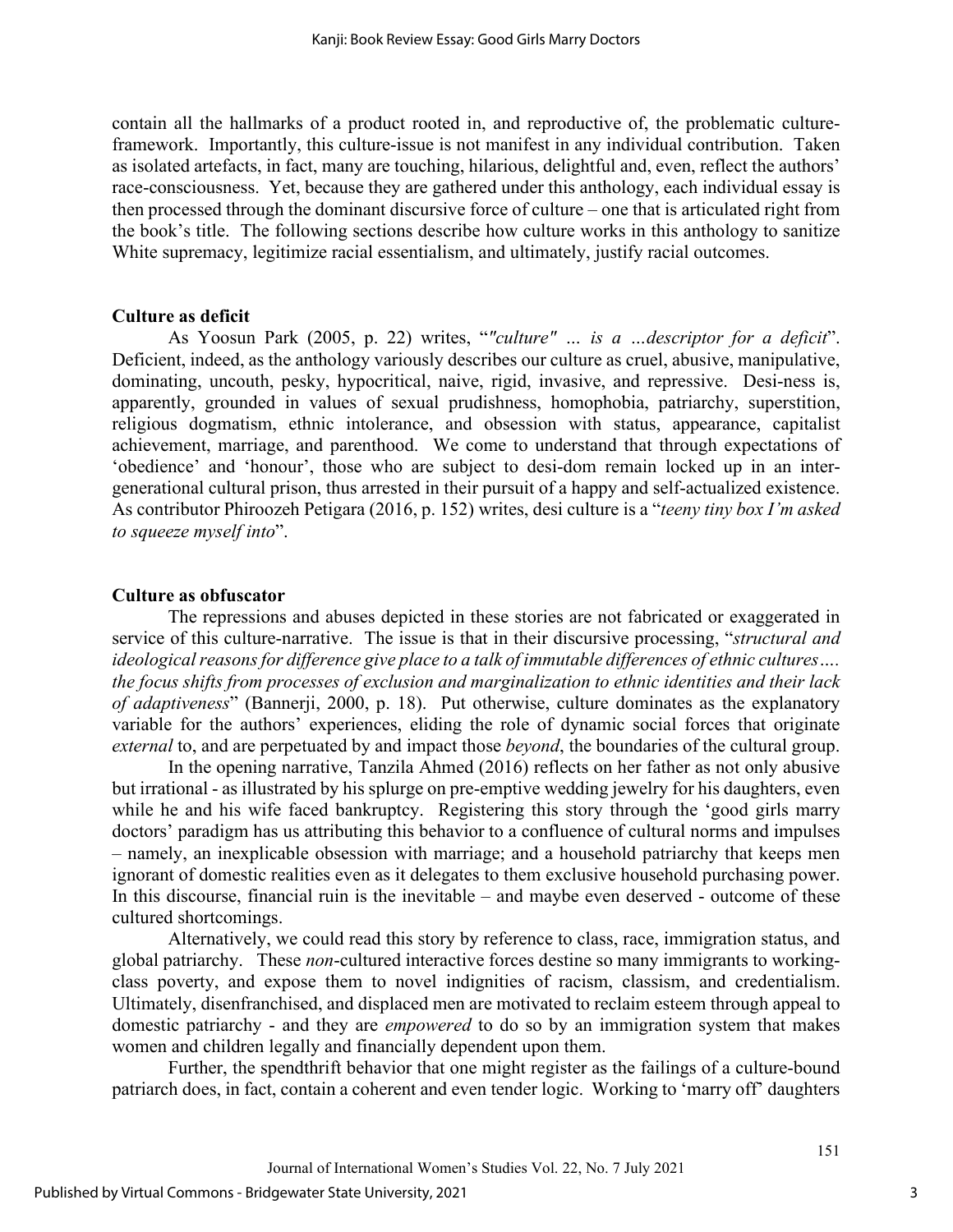is one way of guaranteeing their financial security, ensuring they will not be destined to the precarity of their parents; and wedding jewelry is more than a decoration but an investment - in many cases, the only independent wealth a woman has access to.

In her anthological contribution, Leila Khan describes how "*as with most South Asian parents, financial security and upward social mobility for their children are major preoccupations*" (Khan 2016, pp 81-82). Culture-discourse decontextualizes this preoccupation – understanding it as an inherent desi quality untethered to the conditions of its deployment. My own desi grandfather instilled in us the importance of financial success, because "*no White person will respect you without money*". Moving beyond the flattening explanation of culture, this 'inherent' desi quality becomes multi-dimensional - responsive, logical, and even poignant. Those who dream of something better for their children have to uproot and relocate to the Western states where wealth has been artificially hoarded. They must then contend with a racialized context in which they do not have equal economic access - but they must aspire to overcome this in order to socially-compensate for their racialized Otherness. No wonder they are so 'preoccupied'.

The patriarchy, transphobia, homophobia, ethnic and religious intolerance that show up in these contributor stories are, too, hardly cultural quirks but the socio-political-legal remnants of European colonial rule – which imposed patriarchal systems of governance, regulated gender and sexual embodiment and expression, and fomented ethnic divisions based on the colonial imperative to 'divide and conquer'. These forces are propelled today by global capitalistengendered poverty and ongoing Western hegemony and influence. They are, also, still endemic to the Western contexts that seek to explain them away as the importations of cultural Others - as statistically documented by rates of femicide, domestic violence, gender and sexual pay gaps, queer homelessness, and transphobic, racist, and homophobic hate crimes.

This does not excuse the intolerances and abuses of our desi parents. However, it understands them as not the irrational product of an irrational culture, but the logical outcome of centuries of Western imperialism - a colonial meddling that, as queer non-binary author Alok Vaid-Menon (2014) puts it, has also "broken" our families. Further, these prejudices are not fait accompli, but in flux – shifting alongside the engagements and resistances of those who are impacted by, and impact, them.

# **Culture as civilizational banishment**

Culturalization is an inherently violent practice. It requires assigning the various impulses, motivations, behaviors, values, and norms of a diverse range of people to a static and hypnotic force (i.e., culture) which saturates individual consciousness and plays puppeteer. As social work academics Chris Chapman and AJ Withers (2019) write: "*it involves subtracting purpose, responsibility, agency, or animacy from framings of how that person or "those people" function*" (p. 221).

Professor Mahmood Mamdani (2002) connects the application of culture-discourse to a Western imperialism justified by the need to 'civilize' racial Others: "*these people seem incapable of transforming their culture…the implication is that their only salvation lies, as always, in philanthropy, in being saved from the outside.*" (p. 767). *Good Girls Marry Doctors* activates this culture-narrative with respect to gender – a particularly salient register within the discourse of civilization.

Indeed, the perception that cultured Others are unusually patriarchal supplies significant fodder for their dehumanization. Through their construction as irrationally hateful and violent,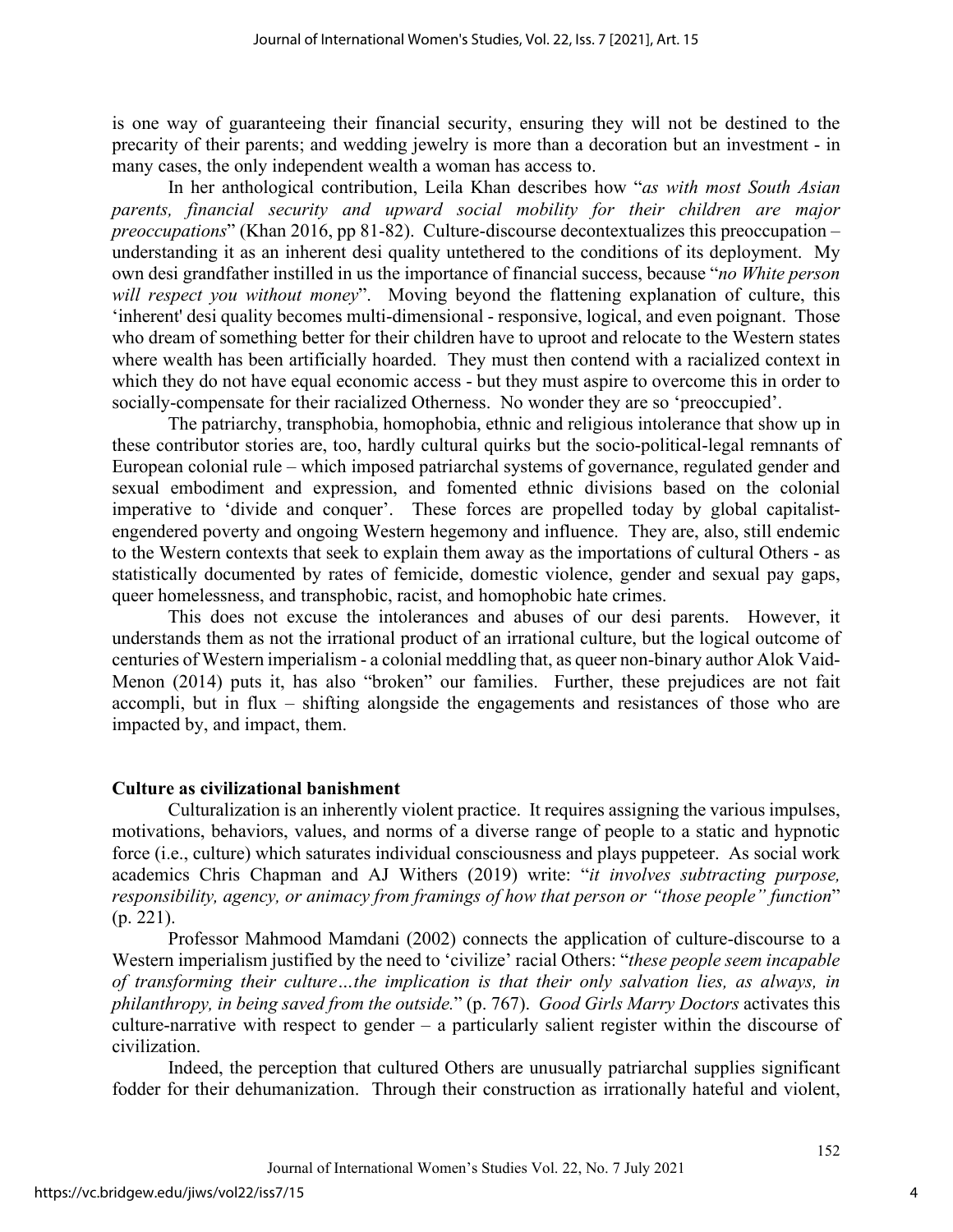they are rendered unsalvageable, such that they can then be "*evicted from the universal and thus from civilization and progress…. violence may [then] be directed [at them] with impunity.*" (Razack, 2008, p. 21). Further, the figure of the 'helpless cultured woman' triggers the 'white men saving brown women from brown men' (Spivak, 1994) phenomenon – which manifests today in exercises of foreign violence, and domestic policy and practice that regulate and penalize cultured others based on the 'benevolent' mission to protect cultured women from cultured expressions of patriarchy.

That *Good Girls Marry Doctors* self-identifies as a gathering space for 'rebellious' desi women does not *undermine* the construction of cultured women as victims. On the contrary, "*the Escapee…who casts off the shackles of [cultured] patriarchy all by her Nancy Drew self*" (Kahf, 2011, p. 112) is written into utility. Indeed, just as the helpless cultural woman invites racial domination dressed up as 'saving', the cultural escapee testifies to the 'universal' desire to be free of one's cultured burdens.

### **Culture as universalizing and sanitizing Whiteness**

What remains uninterrogated in this culture-discourse is the 'universal' – the place of arrival for the culturally-freed escapee. As Yoosun Park (2005) explains, "*"culture" functions…as a referential demarcator measuring the distance these Others stand in relation to the Caucasian mainstream, inscribed in its turn as the "culture-free" norm.*" (p. 12) Put otherwise, what becomes invisibilized and universalized through the discourse of culture is, indeed, the *culture* of Whiteness.

When anthology contributor Neelanjana Bannerjee (2016) suggested that it is "*easy to rebel against your Indian parents for… their irrational fears and strictness…but what about when your father…admits to being human [by leaving his Indian wife for a blonde nurse that worked in his office]?"* (p. 30), she was betraying this false universalization of Whiteness - tethering the universal "human" and its impulses to the practice of extra-marital sex and desire for White women. Indeed, many of the anthology's stories rotate around these 'universal' desires for 'freedom', 'truth', 'agency', 'fulfillment', 'choice', 'privacy', 'individualism' and 'honesty' – which these protagonists aspire towards through 'resistance', activities which transgress the boundaries of cultured permissibility. But as anthropologist Lila Abu-Lughod (1990) has written: "*resistances are…neither outside of nor independent from the systems of power*" (p. 42).

Sayantani DasGupta's (2016) contribution, for example, describes one such resistance. Flipping the cultural script referenced in the anthology's title, she suggests that 'good girls' don't marry doctors, but *become* ones. In this formulation, the liberatory alternative to a culture-imposed gendered dependence is the direct inclusion of women in the workplace – a workplace administered under a capitalist system that distributes value according to race, gender, ability, and class, and which destines most people to desperate poverty. Unaccounted for in this formula are the violence's that finance this gendered reconfiguration - migrant women who fill domestic care voids for working Western women are made legally precarious and thus economically and physically exploitable. This is what happens when 'good girls' become doctors under global imperialist capitalism.

Together, the stories presume the universal applicability of White norms and ideals, and, in so doing, effectively sanitize the context within which those norms are generated and practiced. Within this logic, we our aspirations orient towards full membership in this (White) society. So, when Ayesha Mattu (2016) expressed frustration over the common "*but where are you really* 

5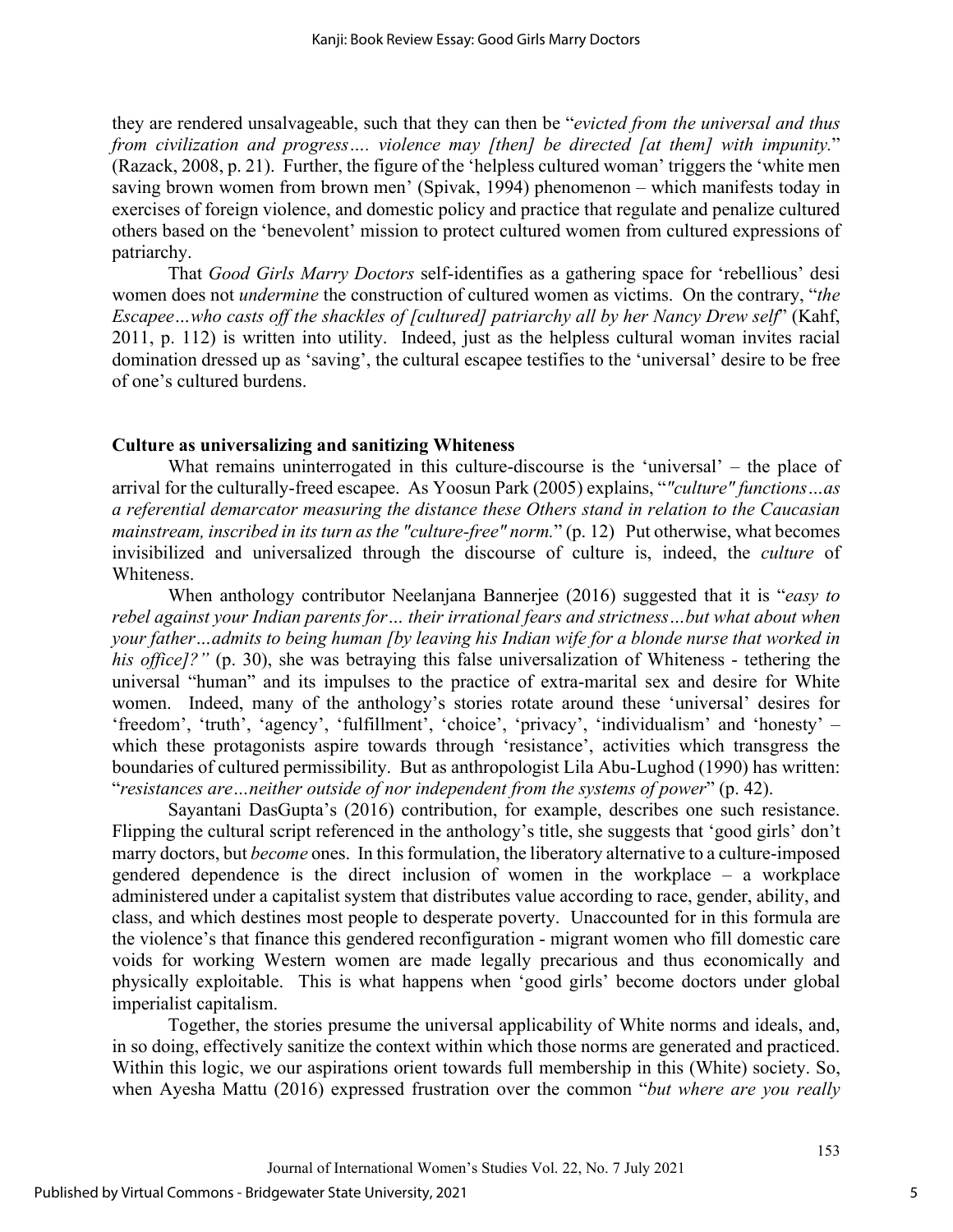*from?*" question; or when Mathangi Subramanian (2016) described America as a 'country of immigrants' – these authors were indexing their humanity to their social recognition as 'full Americans', a recognition premised upon the erasure of settler-colonial violence upon which this American is enabled.

This White-culture illusion of 'freedom' – the myth of universal access to personal liberation via the marketplace and membership in the American family - is integral to the functioning of White supremacist nationalist settler-colonial capitalism. It shapes our public relationships, as well as our intimate ones.

Several authors described rescuing their sexualities from the cultural grip of their families - opting for love marriages, refusing marriage, divorcing, or transgressing heterosexuality. However, the limitations imposed upon this culturally freed sexuality are erased. In an article for *the body is not an apology*, Caleb Luna (2018) writes powerfully about life as a 'fat, brown, femme' who is "singl*ed*" – i.e., "*denied intimacy and care*". While our desi cultures often impose overt restrictions on sex and romance, the sexual freedom available through the 'uncultured' norm is nonetheless distributed - and withheld - according to hierarchies of race, class, and ability. This denial of romantic love has *material* consequences – in a capitalist context, our liveability is often a function of our romantic desirability, dictating our likelihood of access to the logistical, financial, and emotional support required for survival.

From this perspective – one that directs a scrutinizing gaze at the culture of capitalist Whiteness – a desi orientation towards family-arranged, socially-validated, reproductive partnerships read less like an indisputable cultured limitation, and, more so, like an alternative way of organizing romance and domesticity – one which doesn't prioritize individual choice but which is, perhaps, well-suited towards economic security and community flourishing in the given context.

# **Culture as homogenizing**

By constructing the diasporic desi woman as a coherent character whose life circumstances are propelled by common forces, our diverse realities are collapsed and, more accurately, subsumed under those of the most privileged. The book jacket cover, for example, contains several references to our 'model minority' status. As a diasporic desi woman who is Muslim, this doesn't capture my subjectification. Within the apparatus of Islamophobia, I am, in fact, a *hated* minority.

The homogenization of desi-ness does more than preclude recognition of how we are differently processed through Whiteness but, also, glosses over the tyrannies we exact upon one another. The most overt erasure of intra-desi violence is perpetrated in Nayomi Munaweera's (2016) submission, during which she reflects upon her romance with a Tamil boy, and the resulting conflicts within her diasporic Sinhalese community. Her rendering of the back-home context – described by her as a *war* between Tamils and Sinhalese, one in which *both parties* fund violence, and which has bred *mutual* misgivings – repackages relations of domination as ones of equitable dislike. In fact, the Sinhalese majority retain political control of Sri Lanka, and exert dominance over the Tamil people. As a result, the vast majority of North American diasporic Sri Lankans are Tamil – having immigrated, often as refugees, to escape their persecution and violence. In this context of Tamil oppression and minority Sinhalese presence in the US/Canada diaspora of Sri Lankans, the inclusion of a Sinhalese-authored narrative within a limited anthology of diasporic desi-ness – particularly one that effects the erasure of anti-Tamil violence – is perhaps illustrative of the collection's methodology.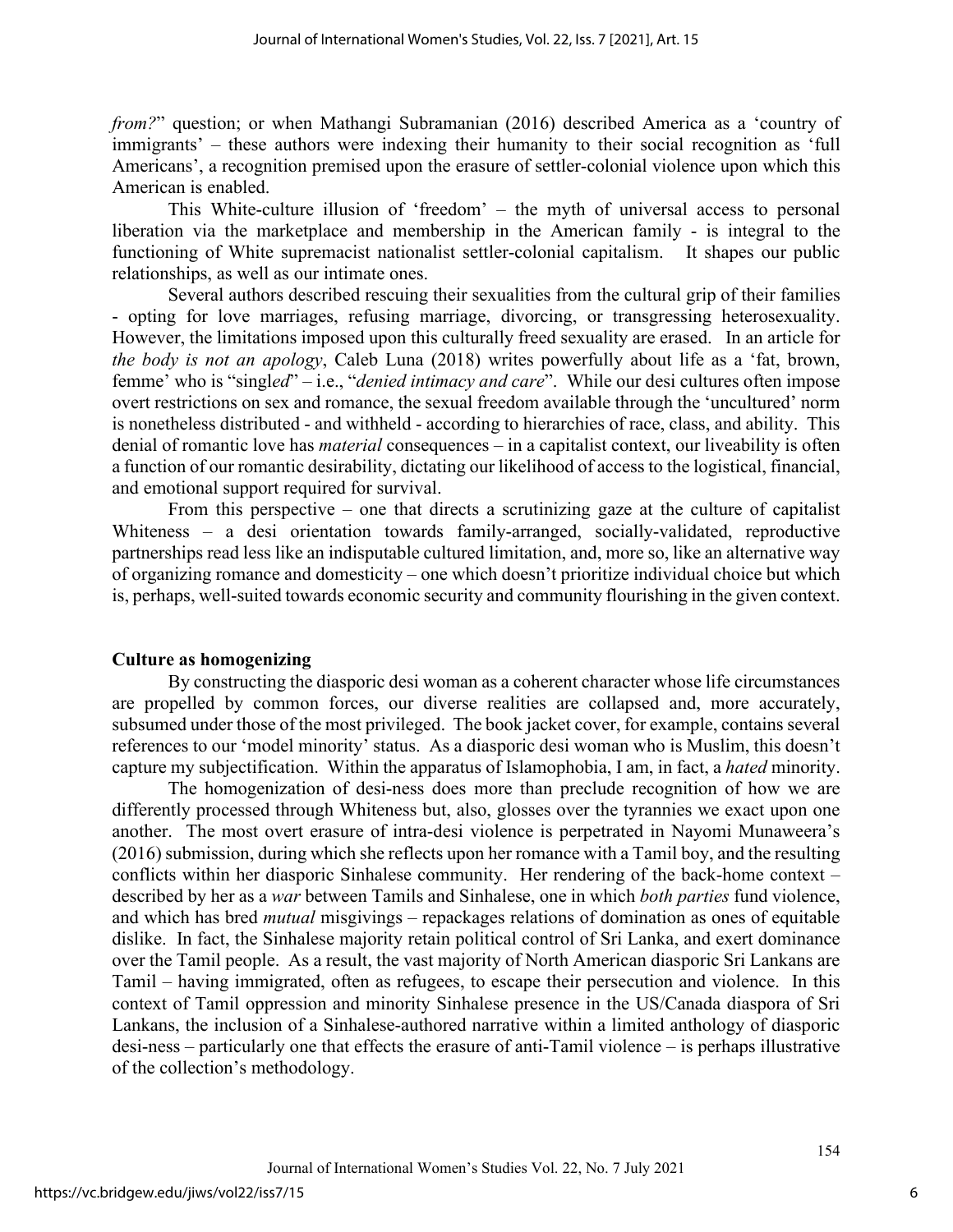The anthological premise of a shared sisterhood in desi-ness – one that extends between the upper-caste and lower caste/casteless, the Hindu and the Muslim, the Sinhalese, and the Tamil – is realistic only in so much as the violence within this 'family' can be erased. This is a task most effectively achieved through deputizing the most privileged desi women – those who aren't exposed first-hand to the cracks and fissures within desi-ness, and who can situate themselves safely and comfortably within its folds - to speak on behalf of the rest of us.

# **Conclusion**

Culture is a sophisticated vehicle for racism because it occupies the space of truth – incontestable, disinterested, and in fact, invisible. It can even be operationalized within ostensibly *anti-racist* initiatives – including a compilation of personal narratives by and for racialized women.

Indeed, the most compelling confirmations for racist discourse are sourced from 'native informants' – those who can personally avow racist stereotypes, while at the same time denying their racist nature. That a literary product by Brown women could reproduce anti-Brown racism isn't shocking – native informants have forever acted as allies in colonial and imperial racial domination.

Their persuasiveness relies, in part, on the assertion that their position is a rebellious one. As the anthology editor writes in her Introductory remarks: "*to transgress is one thing, to talk about the transgression is another*" (Bhattacharya, 2016, p. ix). Presumably, then, the anthology contributors are engaging in a double mutiny.

But an expose on Brown culture is hardly rebellious. On the contrary, it is utterly *obedient* - in the service of a White supremacy that requires racial Others be rendered unsalvageable. What *is* rebellious, rather, is to refuse complicity in a discourse that makes us Brown, deems this Brownness deficient, and presents as our only alternative a conditional and limited access to Whiteness. In other words, being a 'bad girl' has nothing to do with marrying a doctor.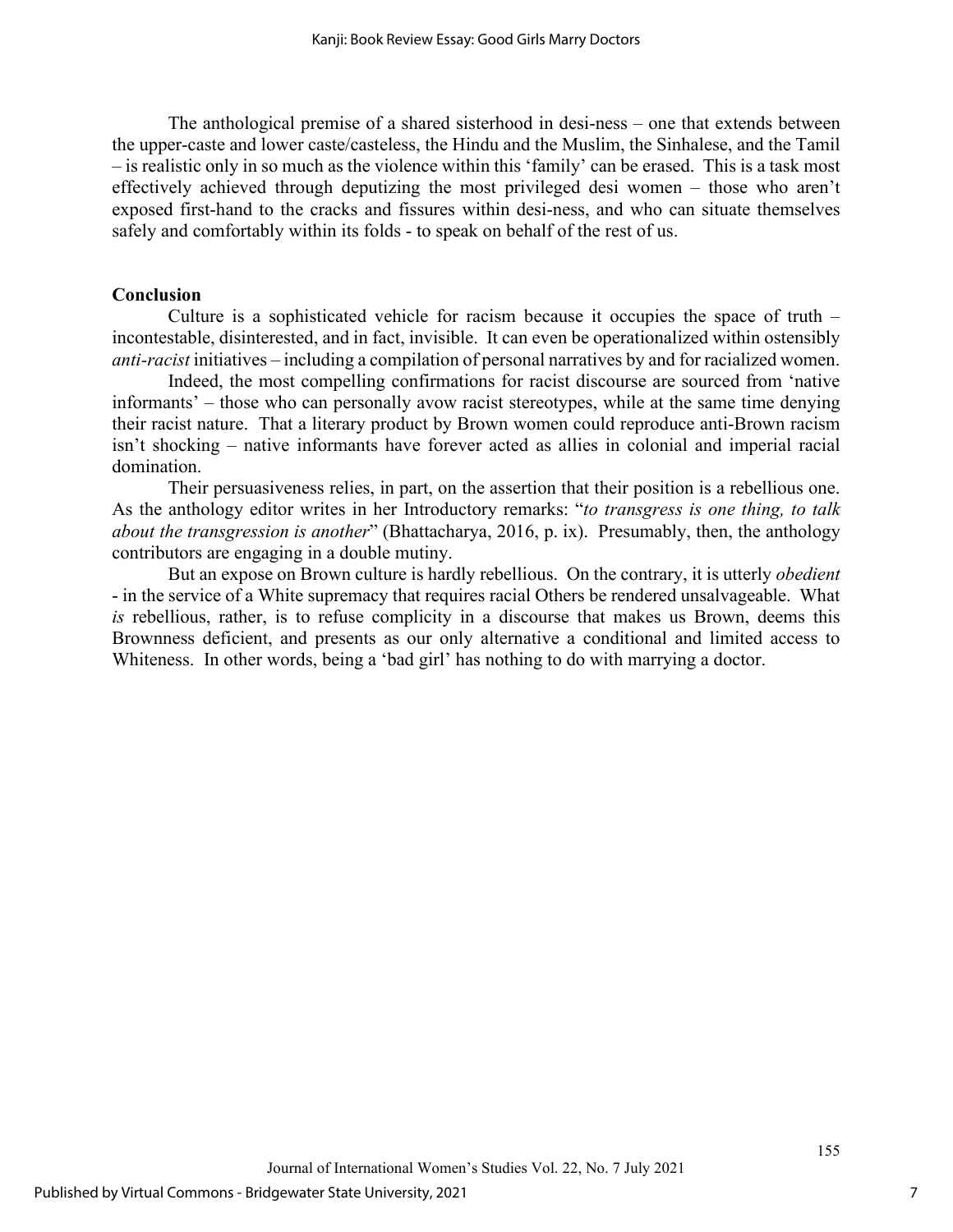# **References**

- Abu-Lughod, L. (1990). The Romance of Resistance: Tracing Transformations of Power Through Bedouin Women. American Ethnologist, 17(1), 41-55. https://booksc.org/book/11522130/f9c2b8.
- Ahmed, T. (2016). The Cost of Grief. In P. Bhattacharya (Ed.), Good Girls Marry Doctors: South Asian American Daughters on Obedience and Rebellion (pp. 1-10). Aunt Lute Books.
- Bannerji, H. (2000). Dark Side of the Nation: Essays on Multiculturalism, Nationalism, and Gender. Canadian Scholars' Press.
- Banerjee, N. (2016). The Photograph of My Parents. In P. Bhattacharya (Ed.), Good Girls Marry Doctors: South Asian American Daughters on Obedience and Rebellion (pp. 27-31). Aunt Lute Books.
- Bhattacharya, P. (Ed.). (2016). Good Girls Marry Doctors: South Asian American Daughters on Obedience and Rebellion. Aunt Lute Books.
- Chapman, C. & Withers, A.J. (2019). A Violent History of Benevolence: Interlocking Oppression in the Moral Economies of Social Working. University of Toronto Press.
- DasGupta, S. (2016). Good Girls Become Doctors. In P. Bhattacharya (Ed.), Good Girls Marry Doctors: South Asian American Daughters on Obedience and Rebellion (pp. 55-58). Aunt Lute Books.
- Kahf, M. (2011). The Pity Committee and the Careful Reader: How Not to Buy Stereotypes about Muslim Women. In R. Abdulhadi, E. Alsultany & N. Naber (Eds.), Arab and Arab American Feminisms: Gender, Violence, and Belonging (pp. 111-123). Syracuse University Press.
- Kanji, K. (2017). The Gays Aren't All White, The Desis Aren't All Straight: Exploring Queer Subjectivity in the Toronto South Asian Diaspora. [Master's dissertation, York University]. York Space Institutional Repository.
- Khan, L. (2016). Affording the Perfect Family. In P. Bhattacharya (Ed.), Good Girls Marry Doctors: South Asian American Daughters on Obedience and Rebellion (pp. 81-87). Aunt Lute Books.
- Luna, C. (2018, March 17). Treating My Friends Like Lovers: The Politics of Desirability. the body is not an apology. https://thebodyisnotanapology.com/magazine/how-to-be-fatcaleb-luna-sub/.
- Mamdani, M. (2002). Good Muslim, Bad Muslim: A Political Perspective on Culture and Terrorism. American Anthropologist, 104(3), 766-775. https://islamophobiaisracism.files.wordpress.com/2017/03/mamdani-good-muslim-badmuslim-2002-american\_anthropologist.pdf.
- Mattu, A. (2016). Without Shame. In P. Bhattacharya (Ed.), Good Girls Marry Doctors: South Asian American Daughters on Obedience and Rebellion (pp. 109-115). Aunt Lute Books.
- Menon, A.V. (2014, July 28). Coming Home: Queer South Asians & The Politics of Family. Alok. https://www.alokvmenon.com/blog/2014/7/28/coming-home-queer-south-asiansthe-politics-of-family.
- Munaweera, N. (2016). "The Only Dates Are the Ones You Eat" and Other Laws of an Immigrant Girlhood. In P. Bhattacharya (Ed.), Good Girls Marry Doctors: South Asian American Daughters on Obedience and Rebellion (pp. 123-129). Aunt Lute Books.